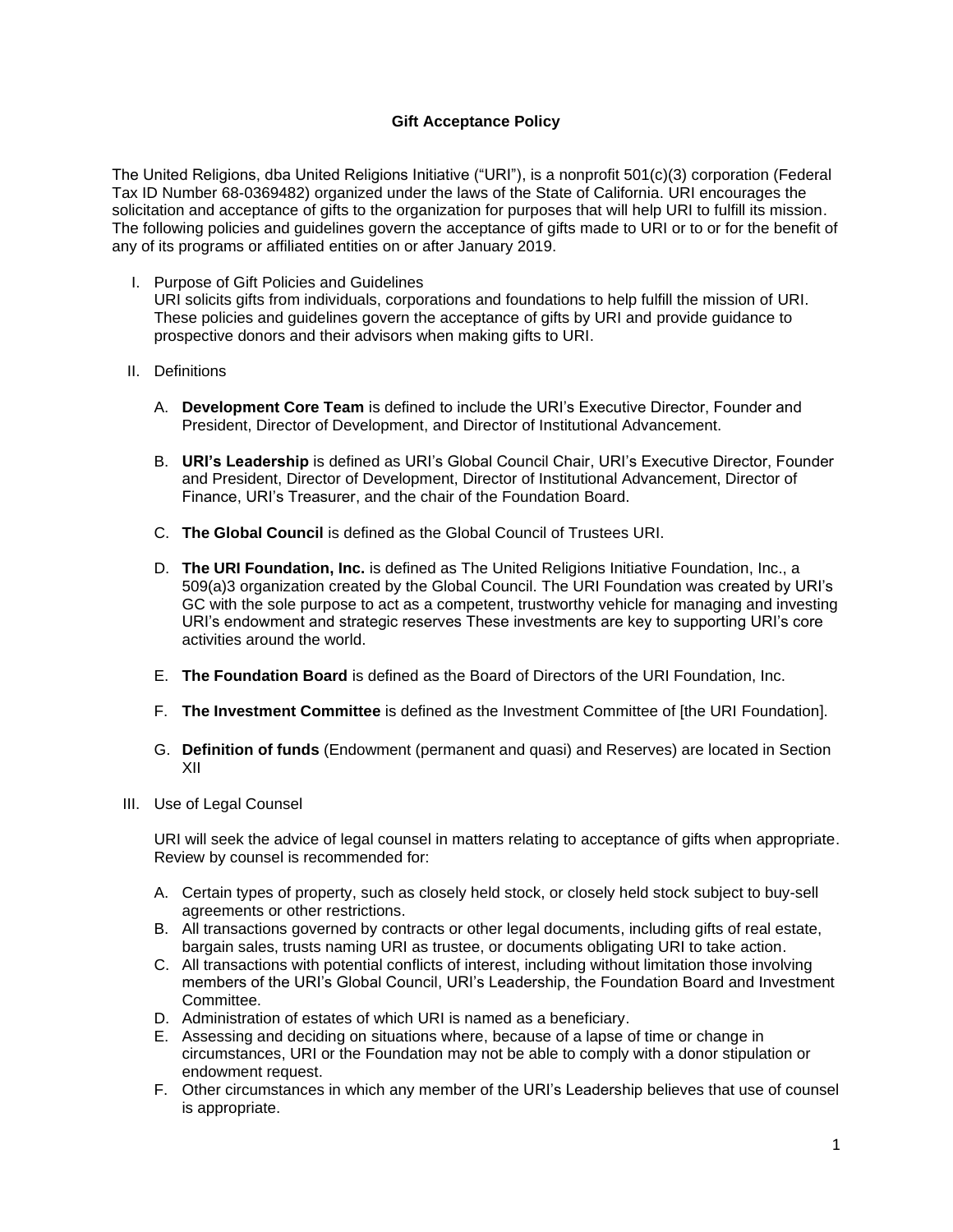### IV. Donor Relations

URI endorses the Donor Bill of Rights created by the Association of Fundraising Professionals, the Association for Healthcare Philanthropy, the Circle for Support and Advancement of Education, and the Giving Institute: Leading Consultants to Non Profits (see Attachment A). URI also follows the Model Standards of Practice for the Charitable Gift Planner promulgated by the National Committee on Planned Giving (see Attachment B).

Consistent with the Model Standards, URI will advise all prospective donors to seek the assistance of their personal legal and financial advisors in matters relating to their gifts and the resulting tax and estate planning consequences. All information obtained from or about donors or prospective donors shall be held in strictest confidence.

## V. Gift Acceptance Committee

Membership in the Gift Acceptance Committee shall consist of five members from the following: the URI Treasurer, Foundation Board Treasurer, a member of the Foundation Board, the Executive Director, the Founder and President, URI Global Council Chair, a member of the Finance & Operations Committee and a member of the Foundation Investment Committee. Ex officio nonvoting members of the Gift Acceptance Committee may include: the Director of Finance and Administration, the Director of Development, the Director of Institutional Advancement and the Legacy Giving Consultant. The chairpersons will be the Director of Development and URI's Treasurer. The chairpersons will appoint members to the Gift Acceptance Committee from the above list.

The Gift Acceptance Committee is responsible for periodic review of URI's Gift Acceptance Policy, as well as review of the following types of gifts:

- A. Certain gifts of tangible personal property (as outlined in section X)
- B. Gifts of publicly traded securities that are restricted by securities laws
- C. Closely held securities (including interest in limited partnerships)
- D. Select life insurance policies (as outlined in section X)
- E. Real property
- F. Restricted legacy gifts
- G. Charitable gift annuities
- H. Proposed new endowment funds

Upon review of these gifts, the Gift Acceptance Committee makes recommendations to URI's Leadership regarding gift acceptance, and the interpretation of these gift policies. All proposed recommendations by the Gift Acceptance Committee, as well as proposed changes to the Gift Acceptance Policy, are subject to final approval by URI's Finance and Operations Committee and URI's Global Council.

The Gift Acceptance Committee will meet at least once annually. A majority of the members of the Gift Acceptance Committee shall constitute a quorum for the transaction of business, and the vote of a majority of the Gift Acceptance Committee members present at a meeting at which a quorum is present shall be the act of the Gift Acceptance Committee.

## VI. Conflict of Interest

URI's Leadership is required to sign annually a statement of compliance with URI's Conflict of Interest Policy. URI's Leadership will ensure that URI personnel are circumspect in all dealings with donors in order to avoid even the appearance of any act of self-dealing. URI's Leadership will consider a transaction in which an employee has a "material financial interest" with a donor an act of self-dealing. In reviewing potential self-dealing transactions, URI's Leadership shall consider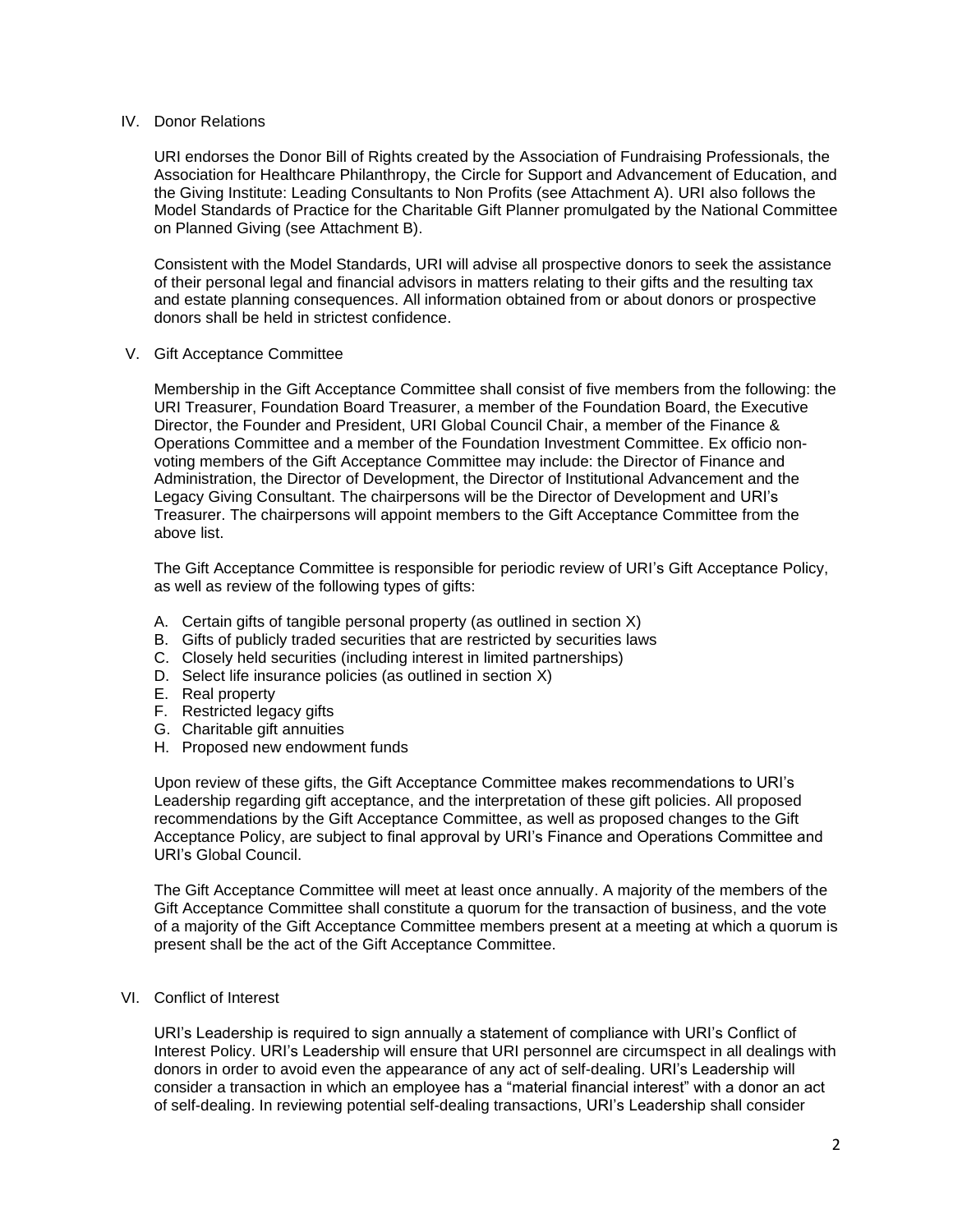financial interest "material" to an employee if it is sufficient to create an appearance of a conflict. In each case, this will be a question of fact.

URI's Leadership will examine all acts of potential self-dealing including, but not limited to prohibition against personal benefit. Those individuals who normally engage in the solicitation of gifts on behalf of URI shall not personally benefit by way of commission, contract fees, salary, or other benefits from any donor in the performance of their duties on behalf of URI. The definition of individuals includes each of the categories of employees of URI. Individuals are further defined to include associations, partnerships, corporations, or other enterprises in which a member of the staff holds a principal ownership interest.

- VII. Donor Acknowledgement and Recognition
	- A. General gift acknowledgement: All gifts to URI will receive acknowledgement from URI Development Office within one week of receipt of the gift, if possible. An acknowledgement letter including a formal tax receipt for cash donations will be sent to each donor upon acceptance of a gift. Receipts and acknowledgements are necessary to ensure that gifts are deposited correctly and also serve as additional verification of a tax-deductible gift for the donor. Gifts of \$5,000 or more will also be acknowledged with a phone call or an email from a member of URI's Leadership or staff within 24 hours, or as soon as possible, following receipt of the gift.
	- B. IRS: Acknowledgement of all gifts made to URI and in compliance with the current IRS requirements in acknowledgement of such gifts shall be the responsibility of URI's Development Department.
	- C. Donor recognition: The Impact Report is URI's main recognition tool. All donors contributing \$100 or more will be recognized in URI Impact Report published annually. Donors contributing planned gifts and direct gifts of \$10,000 or more to URI Endowment Funds will be recognized in the Impact Report as members of URI's Circle for the Future. Circle for the Future members will also receive updates and briefings from URI's Leadership and will be included in special recognition events and activities. Gifts and pledges for special campaigns will be recognized in the Impact Report plus any special campaign reports.
	- D. Memorial, honorary and "on behalf of" gifts: Memorial and honorary gifts are encouraged by URI as generous and thoughtful ways to recognize people's lives and accomplishments.
	- E. Anonymity: Requests for donor anonymity will be honored, and donors who wish to remain anonymous may do so with every confidence.
	- F. Confidentiality: Files, records, and mailing lists including any donors and donor prospects are maintained and controlled by URI. Written reports of interviews and solicitations will be maintained in the donor or prospect records. This information is confidential and is strictly for the use of URI's Leadership and staff. Use of this information shall be restricted to organization purposes only. The donor has the right to review his or her donor fund file(s). Names of donors will not be provided by URI to other organizations, nor will any lists be sold or given to other organizations.
	- G. Naming Opportunities: A gift of \$250,000 or more to URI or the URI Foundation (including Legacy Gifts) can be used to establish a separate named fund with the assets managed with other assets for investment purposes, but the identity and designated purpose of each fund is preserved individually. Named gifts can be part of the Permanent or Quasi- Endowment funds or Strategic Reserves, in compliance with URI's/URI Foundation's gift acceptance and management policy or the donor's designation. These funds will be made available for expenditure for the purposes specified in the designation and in compliance with the URI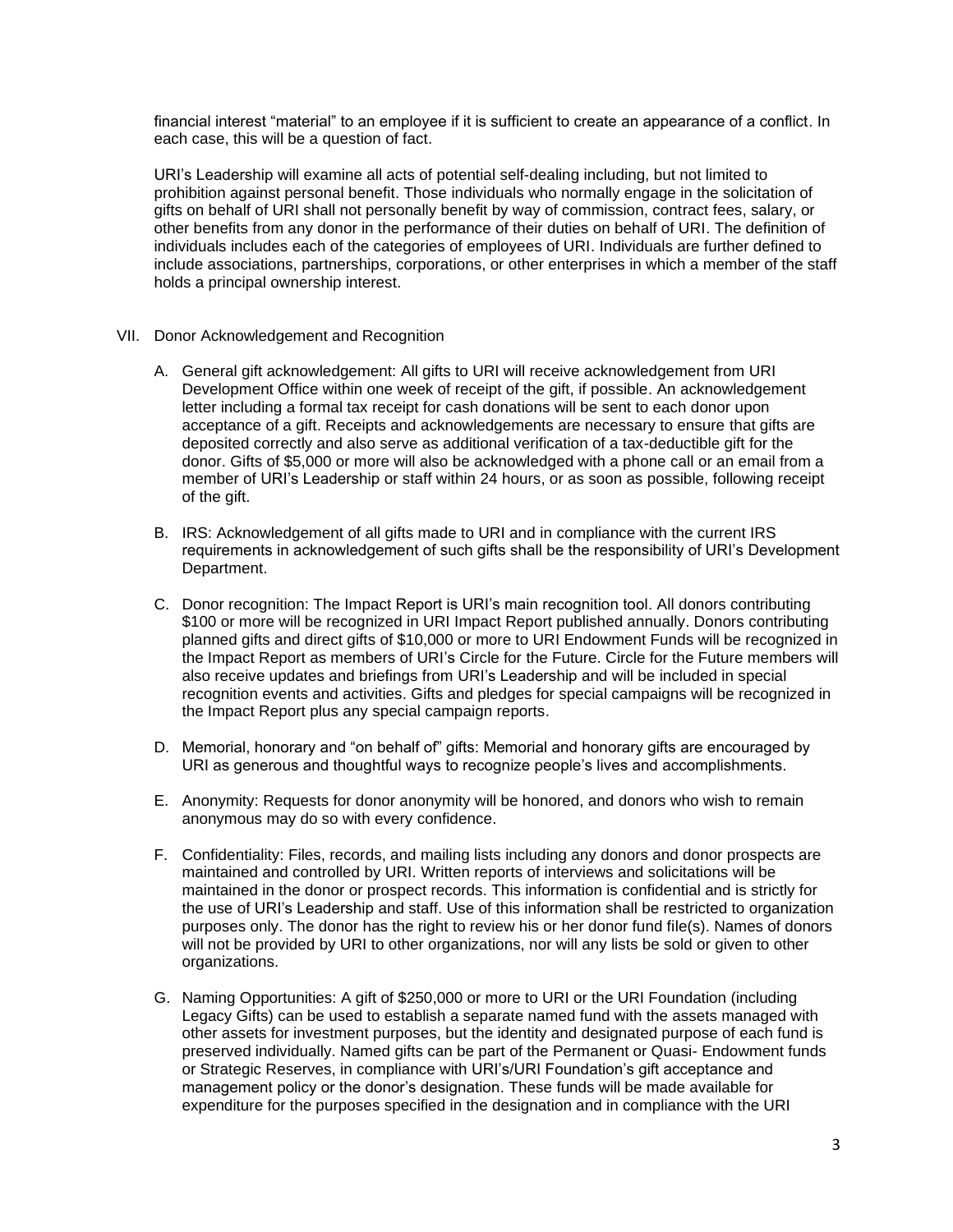Foundation Spending Policy. Naming opportunities will be subject to the limitations on restrictions in section VIII below.

#### VIII. Restrictions on Gifts

- A. URI will accept unrestricted gifts and gifts for specific programs and purposes, provided that such gifts are consistent with its stated mission, purposes and priorities.
- B. URI reserves the right to decline any gifts that are too restrictive in purpose. Gifts that are too restrictive include gifts that violate the terms of URI's governing documents, gifts that may be too difficult or costly to administer, or gifts that are for purposes inconsistent with or outside of the scope of the mission of URI.
- C. The Executive Director shall have the independent authority to decline proposed gifts that are too restrictive in purpose. If the Executive Director deems appropriate, in the alternative, such proposed gifts may be submitted to the Gift Acceptance Committee for review in accordance with the terms of this Policy.

### IX. Gift Designations

URI records each gift according to the designation indicated by the donor. If specific restrictions are indicated and the donor's restrictions cannot be followed, the gift will be declined. To designate a gift to a specific URI program, a donor must submit written notification to URI. Non-designated outright gifts are attributed to URI Annual Fund, except as mentioned in XI section E.

#### X. Unacceptable Gifts

Notwithstanding anything else herein, URI reserves the right to decline any gift that is not consistent with its mission, and at any time and under any circumstance, gifts may be reviewed by the Gift Acceptance Committee and rejected for any reason. In addition to and without limiting the generality of the foregoing, the following gifts will be declined by URI:

- A. Gifts that violate any federal, state, or local statute or ordinance;
- B. Gifts that contain unreasonable conditions (e.g., a lien or other encumbrance) or gifts of partial interest in property;
- C. Gifts that are made with the condition that the proceeds will be spent by URI for the personal benefit of a named individual; and
- D. Gifts that could expose URI to liability.

### XI. Types of Gifts

URI accepts gifts in the form of outright gifts, pledges, planned gifts, and gifts to endowment. The details of gift acceptance by gift type follow:

- A. Outright gifts accepted: The Gift Acceptance Committee will review all unsolicited outright gifts, with the exception of unrestricted/restricted gifts or pledges of cash, most publicly traded securities, in-kind support and matching gifts outlined below, and will make recommendations regarding the same to URI's Leadership.
	- 1. Cash: Unrestricted gifts of cash in the form of cash, approved credit cards, or personal or corporate check are acceptable without prior review of the Gift Acceptance Committee and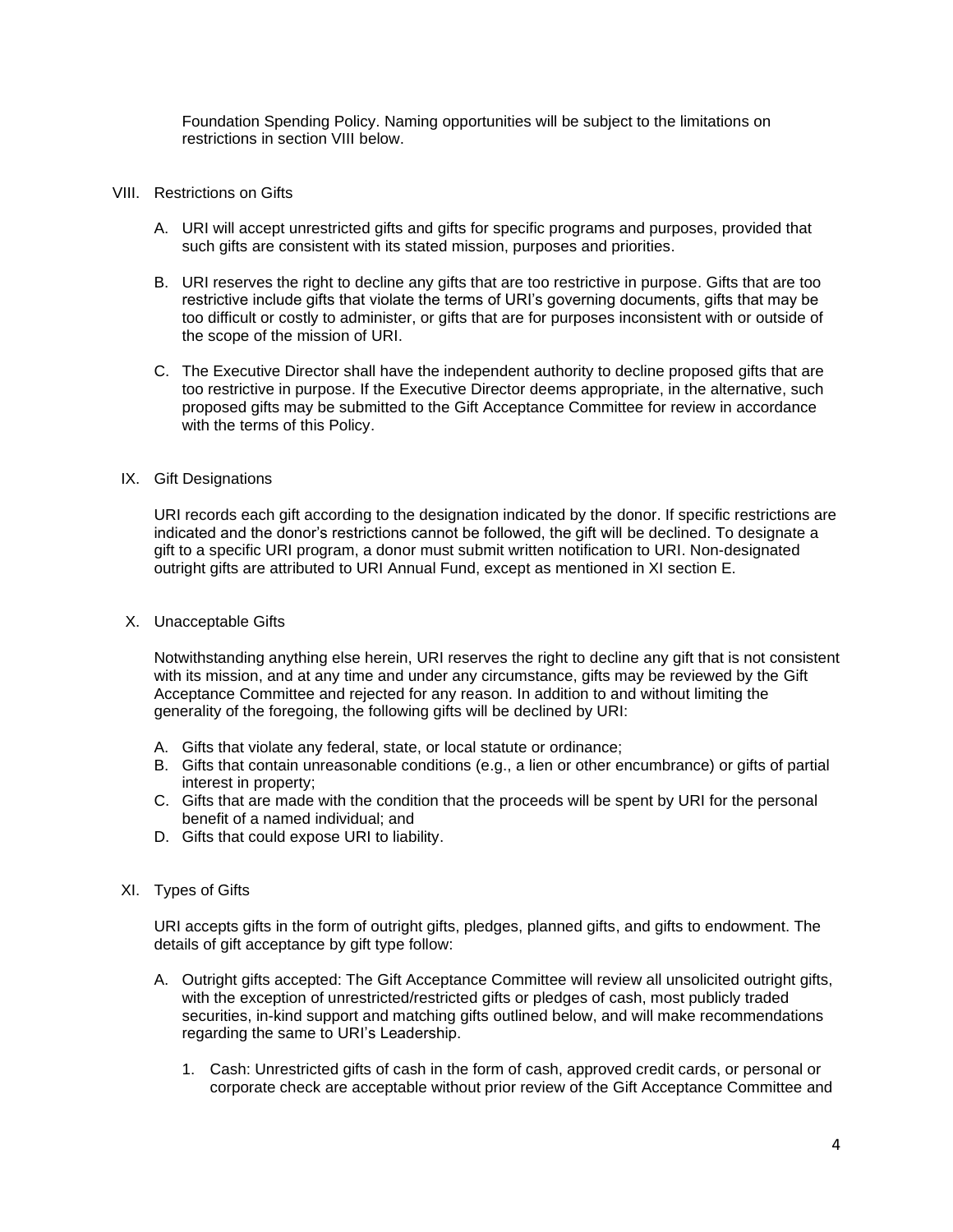URI's Leadership. The Gift Acceptance Committee and URI's Leadership will review restricted gifts of cash as needed.

2. Publicly Traded Securities: Securities and mutual funds regularly traded on a public stock exchange and readily marketable are acceptable without prior review of the Gift Acceptance Committee and URI's Leadership. Securities may be transferred to an account maintained at one or more brokerage firms or delivered physically with the transferor's signature or stock power attached. As a general rule, all marketable securities shall be sold within 48 hours of receipt. In some cases marketable securities may be restricted by applicable securities laws; in such instance the final determination on the acceptance of the restricted securities shall be made by the Gift Acceptance Committee and URI's Leadership.

Gifts of publicly traded, marketable securities will be credited (in conformity with IRS guidelines) as the mean value between the 'high' and 'low' market prices on the date of the gift. If the security was not traded on its exchange on that date, the date of the most recent prior sale will be used.

Regardless of the redeemed value upon sale of the securities, the gift amount recognized will be that intended by the donor when making the gift so long as the tax deductible value (as determined above) is within 2 percent of the pledged amount. Brokerage fees, as well as changes in value of securities after their receipt, are considered operating costs and do not affect the value credited.

3. Pledges: These are commitments to give a specific dollar amount according to a fixed schedule. All unrestricted pledges are recorded in URI database and included in financial reporting. Pledges of gifts other than cash and marketable securities will be recorded after review by the Gift Acceptance Committee and URI's Leadership.

A pledge will be considered unfulfilled if it is unpaid after 12 months of the pledge date, or after 12 months of the last scheduled payment, whichever is applicable. URI regularly sends reminders and statements to donors with outstanding pledge balances. Once a pledge becomes unfulfilled and a last collection attempt in writing is made with the donor, the donation is written off following standard accounting procedures.

- 4. Gifts in Kind: This support includes non-monetary gifts of services or goods related to URI's events or annual operations; and are acceptable without prior review of the Gift Acceptance Committee and URI's Leadership.
- 5. Matching Gifts: Individual donors working for companies with matching gifts plans will be encouraged to increase the support to URI through these funds. These donations will be accepted without prior review of the Gift Acceptance Committee and URI's Leadership.

Upon receipt of the individual donor contribution, documentation related to the Matching Gifts will be immediately filled out and submitted for processing

URI honors each organization's matching gift policies while optimizing matching opportunities as fully as possible. If URI has reason to believe that a donor is not in compliance with a matching entity's policies, a member of the Development Core Team will contact the donor for clarification. Cash gifts received from organizations or corporations to match gifts or volunteer time from individuals who are associated with that organization will be credited to the company, with soft credit to the individual donor's record. Unless explicitly prohibited by the matching organization, these funds will be allocated to the same purpose as the individual donor's gift.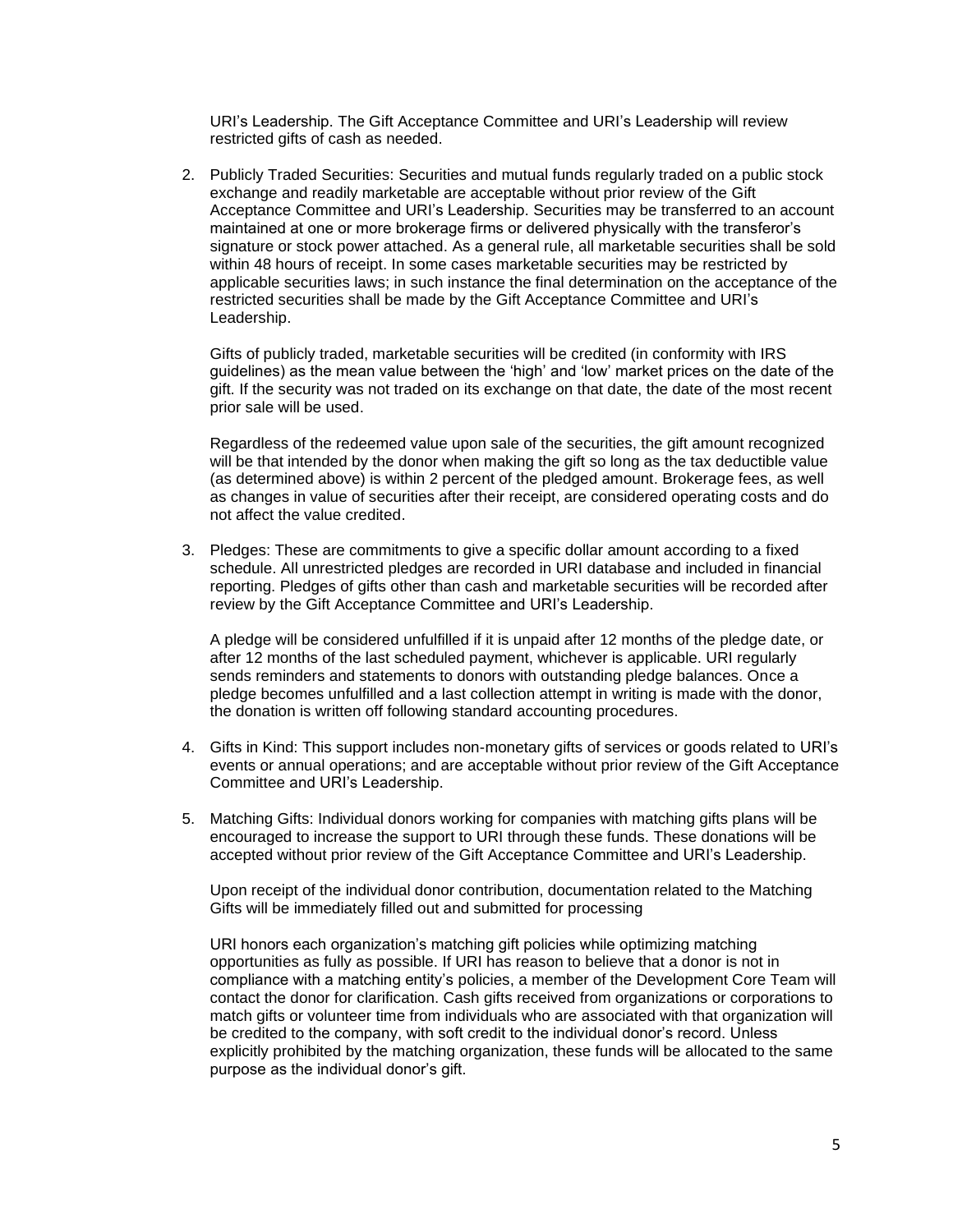- B. Gifts Subject to Review: The Gift Acceptance Committee will review the following types of gifts and will make recommendations regarding the same to URI's Leadership.
	- 1. Tangible Personal Property: Gifts of tangible personal property, including art, antiques, stamps, coins, libraries and other collections may be accepted subject to whether the property can be currently used or easily liquidated by URI. In reviewing these gifts, the Gift Acceptance Committee and URI's Leadership shall consider the following criteria:
		- Does the property further the mission of URI?
		- Is the property marketable?
		- Are there any undue restrictions on the use, display, or sale of the property?
		- Are there any carrying costs for the property?

Where applicable, art, stamps, coins, libraries, and other collections are encouraged to be accompanied by a fund equal to 25 percent of the assessed valuation to cover insurance, maintenance, handling, storage and other costs. Also, such gifts should be accompanied by a statement permitting URI's Leadership to dispose of the gifts when they have served both the intent of the donor and URI.

- 2. Closely Held Securities: Closely held securities, which include not only debt and equity positions in non-publicly traded companies but also interests in non-publicly traded LLPs and LLCs or other ownership forms, may be accepted subject to the prior review of the Gift Acceptance Committee, provided that:
	- There are no restrictions on the security that would prevent URI from ultimately converting those assets to cash; and
	- The security will not generate any undesirable consequences for URI.

If potential problems arise on initial review of the security, further review and recommendation by an outside professional may be sought before making a final decision on acceptance of the gift. The final determination on the acceptance of closely held securities shall be made by the Gift Acceptance Committee and URI's Leadership, in consultation with Gift Acceptance Committee legal counsel when necessary. Every effort will be made to sell non-marketable securities as quickly as possible.

3. Real Estate: Gifts of real estate include developed property, undeveloped property, or gifts subject to a prior life interest. Prior to acceptance of a gift of real estate, URI shall require an initial environmental review of the property to evaluate whether the property has environmental damage. In the event that the initial inspection reveals a potential problem, URI shall retain a qualified inspection firm to conduct an environmental audit. The cost of the environmental audit shall generally be an expense of the donor. When appropriate, a title binder shall be obtained by URI prior to the acceptance of the real property gift. The cost of this title binder shall generally be an expense of the donor.

The value of the gift will be determined based upon a real property appraisal. The cost of the appraisal will be an expense of the donor. URI reserves the right to approve which appraiser is retained.

Prior to acceptance of the real property, the gift shall be reviewed by URI's legal counsel and approved by the Gift Acceptance Committee and URI's Leadership. Criteria for acceptance of the property shall include:

- Is the property useful for the purposes of URI?
- Is the property readily marketable?
- Are there any restrictions, reservations, easements, or other limitations associated with the property?
- Are there carrying costs, which may include insurance, property taxes, mortgages, or notes, etc. associated with the property?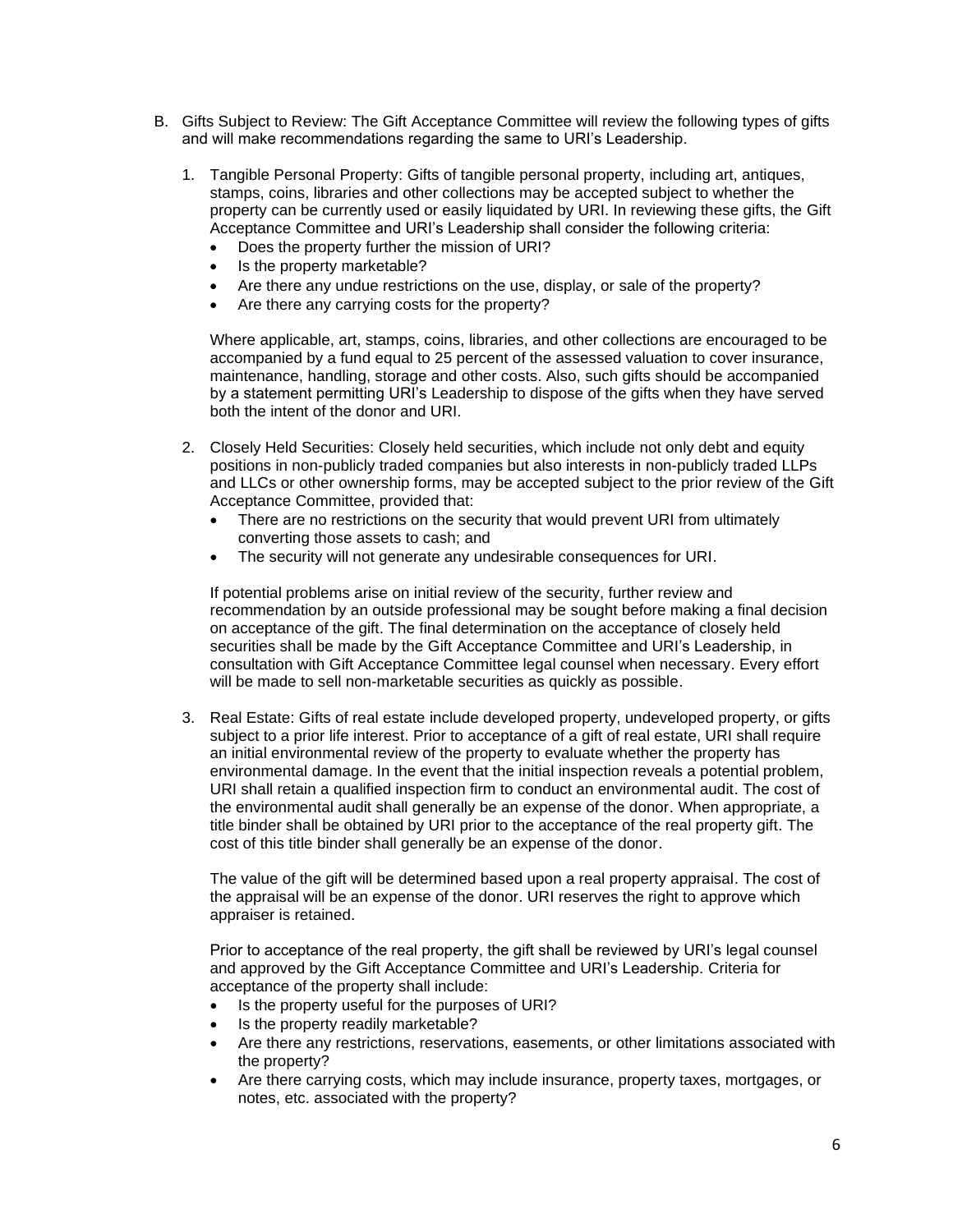- Does the environmental audit reflect that the property is not damaged?
- 4. Life Insurance: Gifts of life insurance will be valued at the donated policy's interpolated terminal reserve value, or cash surrender value, upon receipt. Situations where URI is named as both beneficiary and irrevocable owner of an insurance policy will require prior review by the Gift Acceptance Committee and URI's Leadership. When the donor contributes future premium payments, URI will include the entire amount of the additional premium payment as a gift in the year it is made.

If the donor names URI as owner of a life insurance policy but the donor does not elect to continue to make gifts to cover premium payments on the policy, URI may:

- Continue to pay the premiums:
- Convert the policy to paid up insurance; or
- Surrender the policy for its current cash value.
- C. Planned gifts accepted: Subject to Sections XI.A and XI.B with respect to type of property donated and with the exception of charitable gift annuities, planned gifts may be accepted without prior review by the Gift Acceptance Committee and URI's Leadership. However, donors will be encouraged to contact URI's Development Department to discuss any proposed planned gifts that include restrictions affecting the use of the gift once received by URI.

URI reserves the right to decline any gift that is deemed by URI's Leadership to be too restrictive.

Donors will be recognized as members of URI Circle for the Future at the time URI is notified in writing of a planned gift.

URI's Leadership reviews undesignated planned gifts in the year that they are received, and determines at that time whether these gifts should be directed toward URI Endowment Funds with the donor's consent.

1. Charitable Gift Annuities: URI may offer charitable gift annuities subject to the prior review of the Gift Acceptance Committee and URI's Leadership. The minimum gift for funding is \$250,000. The Executive Director or the Gift Acceptance Committee may make exceptions to this minimum. The minimum age for life income beneficiaries of a gift annuity shall be 55. Where a deferred gift annuity is offered, the minimum age for life income beneficiaries shall be 45. No more than two life income beneficiaries will be permitted for any gift annuity.

Annuity payments may be made on a quarterly, semi-annual or annual schedule. The Development Core Team or the Gift Acceptance Committee may approve exceptions to this payment schedule. URI will not accept real estate, tangible personal property, or any other illiquid asset in exchange for current charitable gift annuities.

Funds contributed in exchange for a gift annuity shall be set aside and invested during the term of the annuity payments. Once those payments have terminated, the funds representing the remaining principal contributed in exchange for the gift annuity shall be transferred to URI's Quasi-Endowment Funds upon URI's Leadership's approval, or to such other specific fund as designated by the donor.

2. Charitable Remainder Trusts: URI may accept designation as remainder beneficiary of a charitable remainder trust without prior review by the Gift Acceptance Committee and URI's Leadership, provided that URI has no management responsibility during the trust period and subject to review accordance with Sections XI.A and XI.B depending on the types of assets. URI will not accept appointment as Trustee of a charitable remainder trust. When the gift is irrevocable, but is not due until a future date, the present value of that gift may be recorded and recognized at the time the gift becomes irrevocable.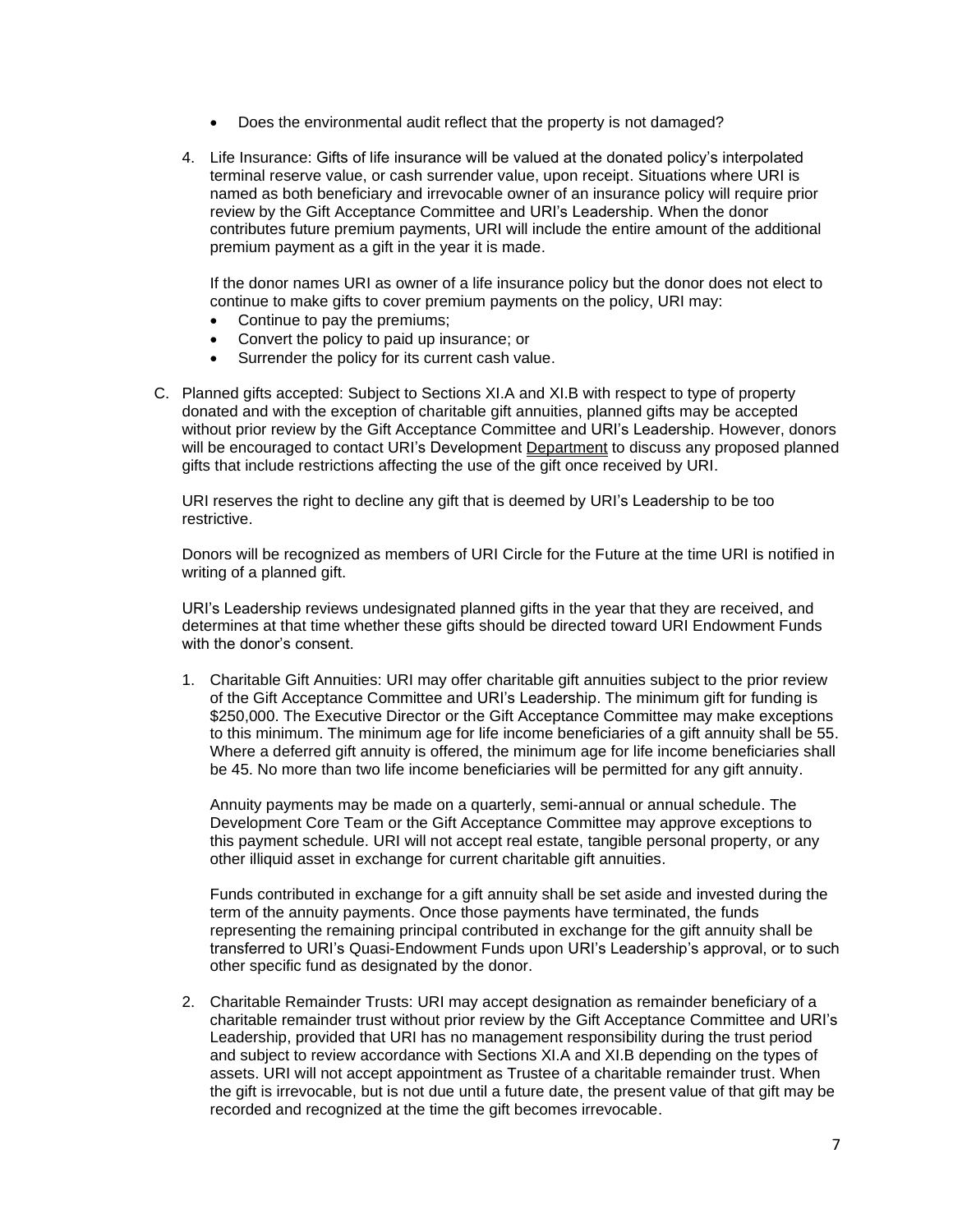- 3. Retirement Plan Beneficiary Designations: Donors and supporters of URI will be encouraged to name URI as beneficiary of their retirement plans. Retirement plan beneficiary designations are acceptable without prior review by the Gift Acceptance Committee and URI's Leadership. However, such designations will not be recorded as gifts to URI until the gift is received and are subject to review accordance with Sections XI.A and XI.B depending on the types of assets. When the gift is irrevocable, but is not due until a future date, the present value of that gift may be recorded and recognized at the time the gift becomes irrevocable.
- 4. Legacy Gifts: Donors and supporters of URI will be encouraged to make legacy gifts to URI under their wills and trusts. Such gifts will not be recorded as gifts to URI until such time as the gift is irrevocable and are subject to review accordance with Sections XI.A and XI.B depending on the types of assets. When the gift is irrevocable, but is not due until a future date, the present value of that gift may be recorded and recognized at the time the gift becomes irrevocable.
- 5. Life Insurance Beneficiary Designations: Life insurance beneficiary designations are acceptable without prior review by the Gift Acceptance Committee and URI's Leadership. Donors and supporters of URI will be encouraged to name URI as beneficiary or contingent beneficiary of their life insurance policies. Where the gift is irrevocable, but is not due until a future date, the present value of that gift may be recorded and recognized at the time the gift becomes irrevocable.
- D. Endowment Gifts: Endowment (both Quasi and Permanent Endowment) gifts contribute to the long-term financial health of URI and are deeply appreciated and encouraged. Gifts made to URI Endowment Funds will be subject to review by the Gift Acceptance Committee and URI's Leadership if such gifts otherwise would be subject to review prior to acceptance in accordance with these policies. Gifts to URI Endowment Funds are held in perpetuity, subject to the policies adopted from time to time by URI's Leadership.
	- 1. An endowment gift may be made to URI's Endowment, or subject to Section XI.D.c can augment or create a special fund from which distributions from principal can be used for ongoing operational expenses for URI or for a specific use stipulated by the donor.
	- 2. URI Foundation Investment Committee, which consists of both URI Foundation Board members and external investment professionals, oversees URI Endowment Funds and makes recommendations regarding investment management and strategy to the Foundation Board.
	- 3. Conditions for New Endowment Funds. If a donor wishes to create and name a new endowment fund, the following conditions apply:
		- a. Gift Acceptance Committee and URI's Leadership must approve all restrictions on how gifts may be used.
		- b. All restrictions must be consistent with the mission of URI.
		- c. All gifts received for restricted endowment purposes will be accepted only on the condition that, should the purpose for which the funds are provided cease to exist, URI may re-designate the purpose of any new fund, and the distributions therefrom, or release such restriction, provided that any new fund shall continue to bear the name of donor and that the amended use shall adhere as closely as possible to donor's original intent.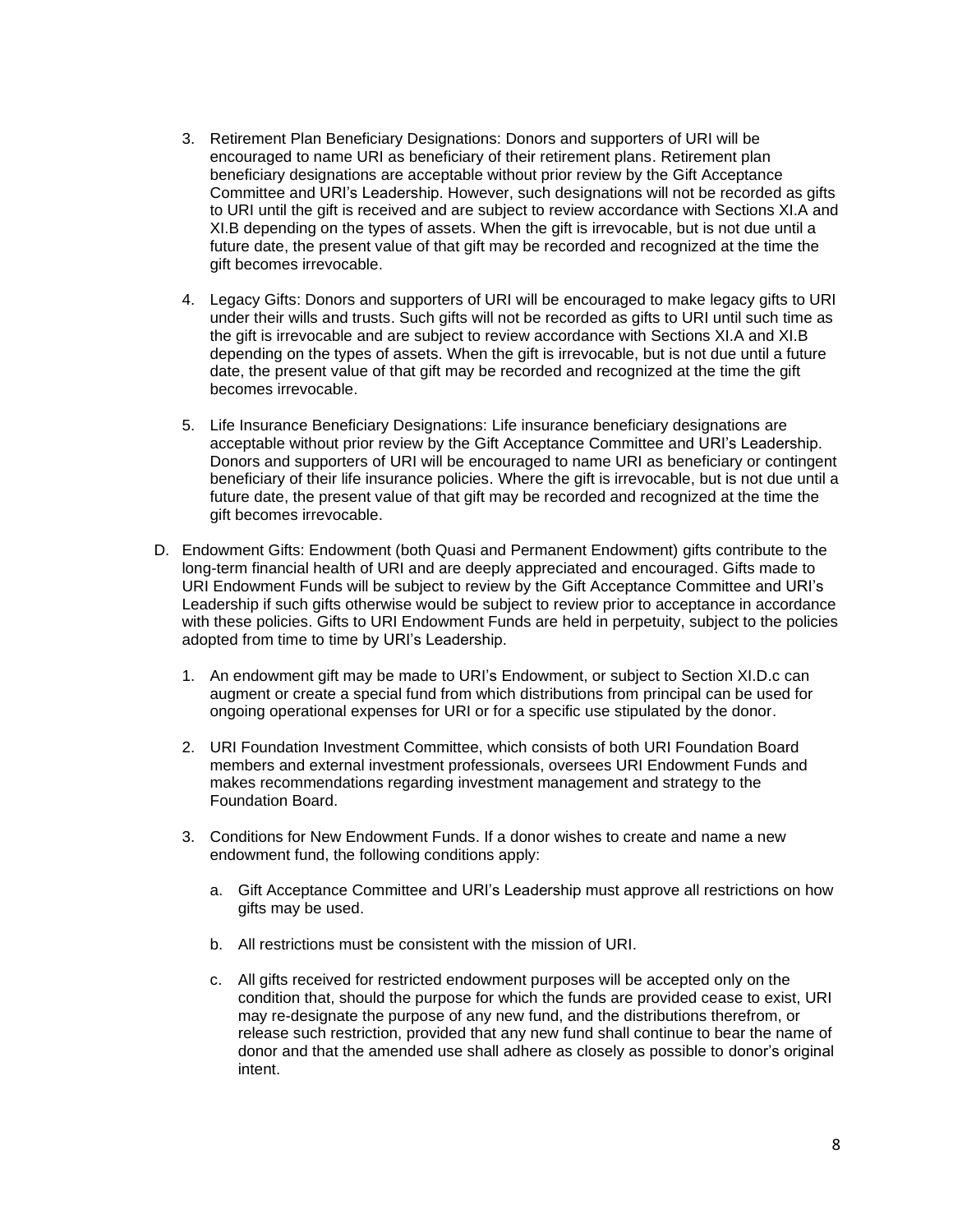- d. Any endowment funds may be augmented by gifts from other individuals with similar interests once it is established.
- e. A URI Endowed Fund Agreement must be completed prior to the confirmation of a new endowment fund at URI.
- f. Any URI Endowed Fund Agreement may be amended by the mutual consent of URI and the donor. Following the death or disability of the donor, if changed circumstances should at some future time cause the purposes of any new fund to be inappropriate or impractical, or any of the restrictions on the use of or the investment of any new fund imposed by its agreement to become obsolete, inappropriate or impracticable as determined by URI's Leadership, in its sole discretion, then URI's Leadership may redesignate the purpose of any new fund, and the distributions therefrom, or release such restriction, provided that any new fund shall continue to bear the name of donor and that the amended use shall adhere as closely as possible to donor's original intent.
- g. The minimum gift required to establish a new endowment fund is \$250,000. The minimum funding requirements for any new fund will be determined in the URI Endowed Fund Agreement. If the minimum funding requirement for any new fund is not met by the date specified in the URI Endowed Fund Agreement, then all gift(s) received for closed funds shall be reallocated to URI General Endowment.

#### XII. Investment of Funds

The URI Foundation's sole purpose is to stand as an independent, competent, trustworthy vehicle for the oversight and stewardship of URI's invested funds. The Foundation Board is responsible to ensure that URI's invested funds are managed in full compliance with all applicable laws and in order to achieve URI's objectives as set forth in the URI Charter (see attached). The Foundation Board oversees the work of the Investment Committee, which may select outside investment advisors and managers and makes specific recommendations regarding the make-up of URI Foundation's investment portfolio, both endowed funds and strategic reserve.

Donors to URI will be informed that any contributions over \$150,000 may be transferred by URI to the URI Foundation solely for investment purposes. The funds transferred to the Endowment will be the property of URI Foundation. The funds transferred to the Strategic Reserves and the Quasi-Endowment will remain the property of URI.

The URI Foundation has developed and adopted policies (Investment Policy and Spending Policy) that may be amended from time to time, which are reviewed by URI. These policies are available to any donor upon request and are available on URI's website.

There are two types of funds held at the URI Foundation, and both are invested funds: Endowment (both Quasi-Endowment and Permanent Endowment funds) and Strategic Reserves, each as defined below. For accounting and audit purposes, each fund is administered separately. Funds may be commingled for investment management purposes if feasible and aligned with investment objectives of the funds.

### A. Quasi-Endowment

The Quasi-Endowment, or funds functioning as an endowment, are funds earmarked by the Foundation Board to be invested to provide financial resources for URI for a long but unspecified period. Legacy gifts or named funds can be part of the Quasi-Endowment funds, as determined based on this Gift Acceptance Policy.

### B. Permanent Endowment

Gifts designated specifically for and accepted into the Permanent Endowment are "true endowment" funds with the long-term objective to maintain spending power after inflation in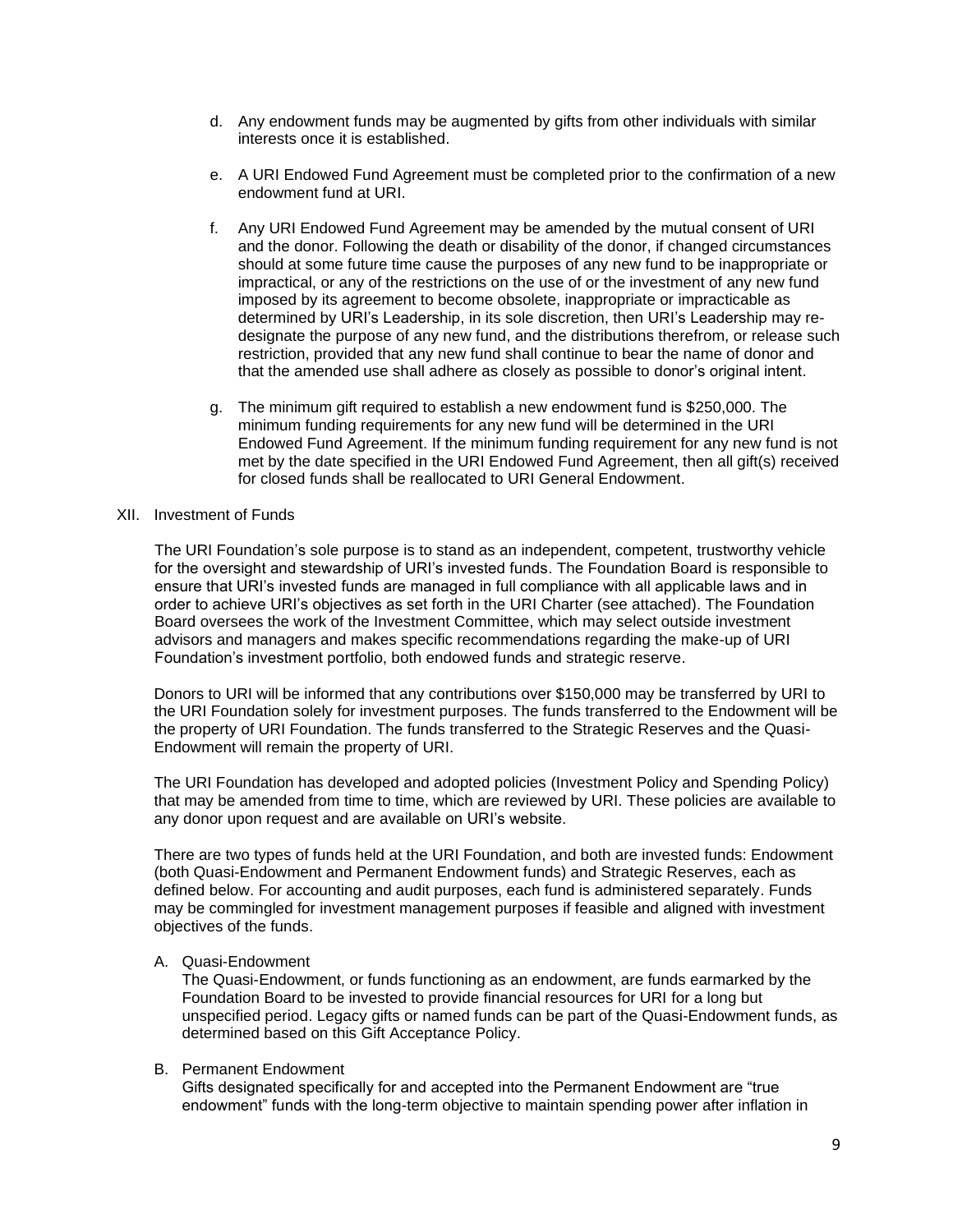perpetuity. Legacy gifts or named funds can be part of the Permanent Endowment funds, as determined based on this Gift Acceptance Policy or the donor's designation.

C. Strategic Reserves

Strategic Reserves are funds that URI transfers to URI Foundation for investment purposes. Additional funds accumulated at URI that are over and above necessary URI cashflow needs may be added to Strategic Reserves at any time. Strategic Reserves are intended to be for the long term (but not necessarily permanent) support of URI. Legacy gifts or named funds can be part of Strategic Reserves, as determined based on this policy or the donor's designation.

D. Legacy Gifts

Legacy Gifts to URI will be transferred to the URI Foundation for investment at the earliest practical time. Legacy Gifts to URI may also be received directly in the URI Foundation. Legacy Gifts can be part of the Endowment funds or Strategic Reserves, depending on URI's Gift Acceptance and Management Policy or the donor's designation. For purposes of this statement, Legacy Gifts include any type of gift in which the assets are transferred upon the death of the donor.

E. Unexpected Major Gifts

The URI Global Council and the URI Foundation Board voted to endorse a policy that all unexpected gifts to URI over \$150,000 (gifts not solicited, anticipated or accounted for in URI's annual operating budget) will be transferred to the URI Foundation and placed into the Strategic Reserves for investment unless otherwise designated by the donor or the Foundation Board.

- XIII. Miscellaneous Provisions
	- A. Securing appraisals and legal fees for gifts to URI: It will be the responsibility of the donor to secure an appraisal (where required) and independent legal counsel, for gifts made to URI, as appropriate. The donor will pay all associated costs for the appraisal absent a prior written arrangement with URI. The donor also is responsible for payment of all of his or her own legal fees.
	- B. Responsibility for IRS Filings upon sale of certain donated property: The Director of Finance and Administration is responsible for filing IRS Form 8282 upon the sale or disposition of any asset sold within three years of receipt by URI when the charitable deduction value of the item is more than \$5,000.
- XIV. Changes to Gift Acceptance Policies

These policies and guidelines have been reviewed and accepted by Gift Acceptance Committee and URI's Leadership. URI's Finance and Operations Committee and the Global Council must approve the Gift Acceptance Policy and any amendments to these policies.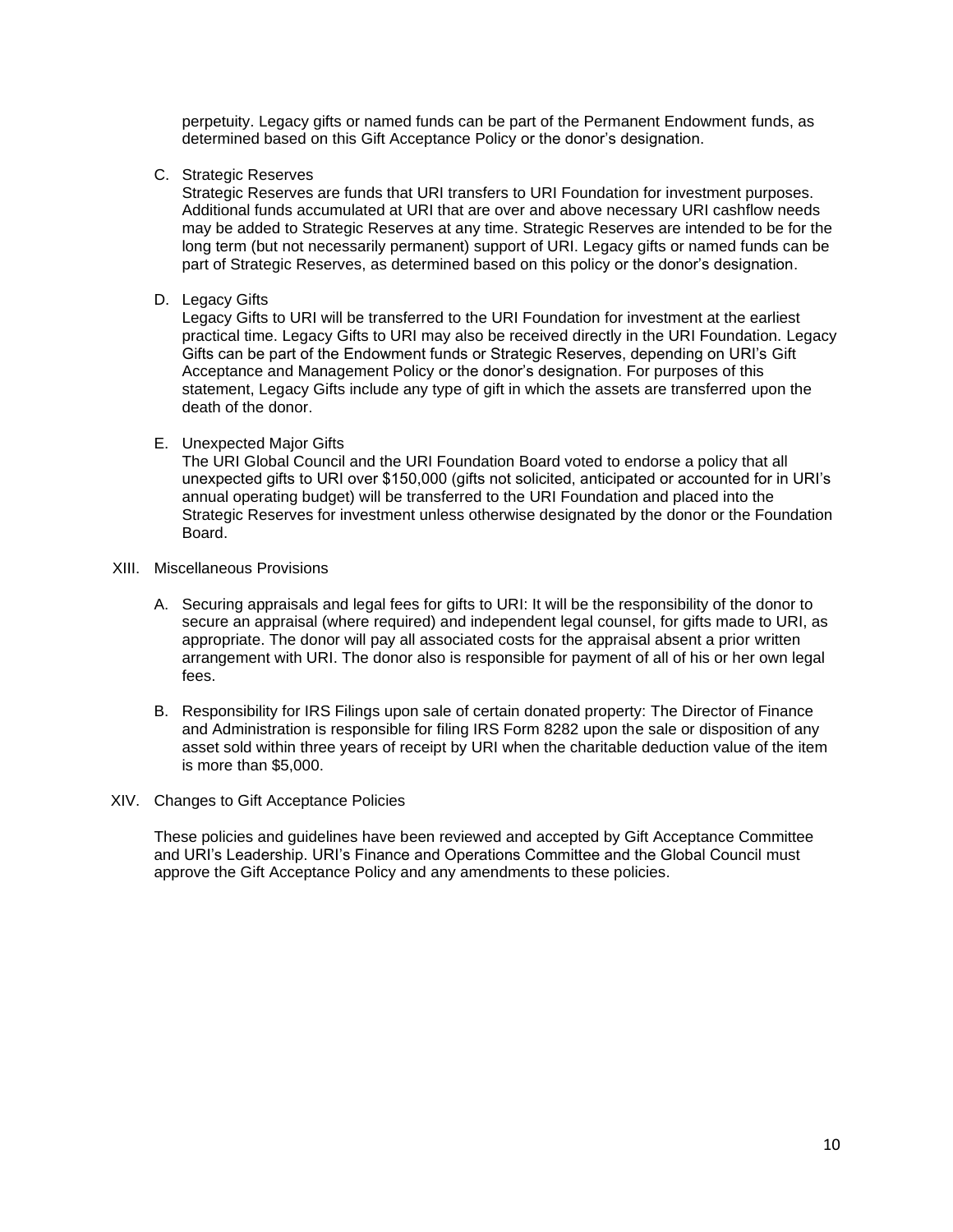## **Attachment A. The Donor Bill of Rights**

Philanthropy is based on voluntary action for the common good. It is a tradition of giving and sharing that is primary to the quality of life. To ensure that philanthropy merits the respect and trust of the general public, and that donors and prospective donors can have full confidence in nonprofit organizations and causes they are asked to support, we declare that all donors have these rights:

- 1.To be informed of the organization's mission, of the way the organization intends to use donated resources, and of its capacity to use donations effectively for their intended purposes.
- 2.To be informed of the identity of those serving on the organization's governing board, and to expect URI's Leadership to exercise prudent judgment in its stewardship responsibilities.
- 3.To have access to the organization's most recent financial statements.
- 4.To be assured their gifts will be used for the purposes for which they were given.
- 5.To receive appropriate acknowledgement and recognition.
- 6.To be assured that information about their donation is handled with respect and with confidentiality to the extent provided by law.
- 7.To expect that all relationships with individuals representing organizations of interest to the donor will be professional in nature.
- 8.To be informed whether those seeking donations are volunteers, employees of the organization or hired solicitors.
- 9.To have the opportunity for their names to be deleted from mailing lists that an organization may intend to share.
- 10. To feel free to ask questions when making a donation and to receive prompt, truthful and forthright answers.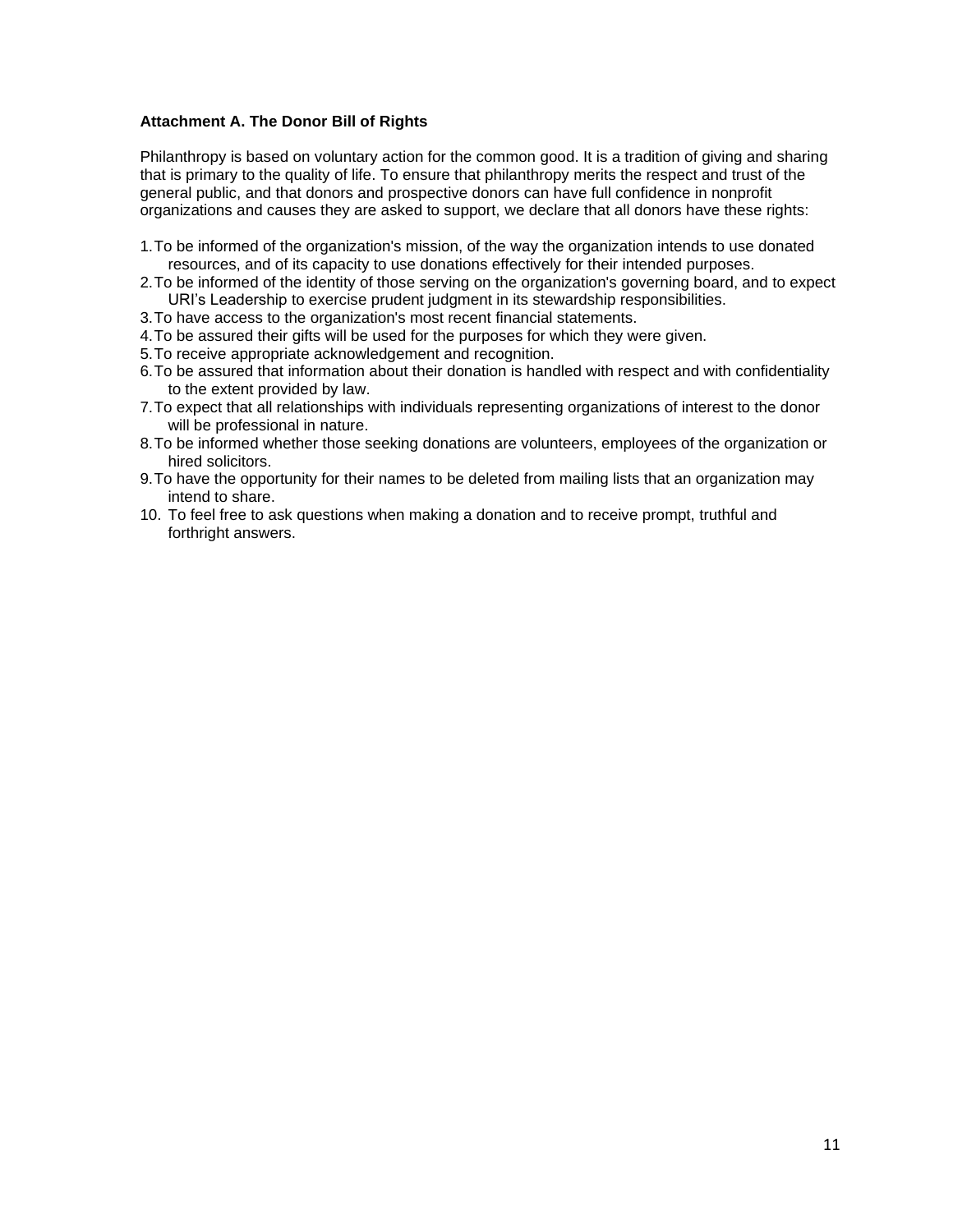## **Attachment B. Model Standards of Practice for the Charitable Gift Planner**

A code of ethical practice for all professionals who work together to structure gifts that balance the interests of the donor and the purposes of the charitable institution.

### **PREAMBLE**

The purpose of this statement is to encourage responsible gift planning by urging the adoption of the following Standards of Practice by all individuals who work in the charitable gift planning process, gift planning officers, fund raising consultants, attorneys, accountants, financial planners, life insurance agents and other financial services professionals (collectively referred to hereafter as "Gift Planners"), and by the institutions that these persons represent. This statement recognizes that the solicitation, planning and administration of a charitable gift is a complex process involving philanthropic, personal, financial, and tax considerations, and as such often involves professionals from various disciplines whose goals should include working together to structure a gift that achieves a fair and proper balance between the interests of the donor and the purposes of the charitable institution.

## I. PRIMACY OF PHILANTHROPIC MOTIVATION

The principal basis for making a charitable gift should be a desire on the part of the donor to support the work of charitable institutions.

## II. EXPLANATION OF TAX IMPLICATIONS

Congress has provided tax incentives for charitable giving, and the emphasis in this statement on philanthropic motivation in no way minimizes the necessity and appropriateness of a full and accurate explanation by the Gift Planner of those incentives and their implications.

## III. FULL DISCLOSURE

It is essential to the gift planning process that the role and relationships of all parties involved, including how and by whom each is compensated, be fully disclosed to the donor. A Gift Planner shall not act or purport to act as a representative of any charity without the express knowledge and approval of the charity, and shall not, while employed by the charity, act or purport to act as a representative of the donor, without the express consent of both the charity and the donor.

### IV. COMPENSATION

Compensation paid to Gift Planners shall be reasonable and proportionate to the services provided. Payment of finders fees, commissions or other fees by a donee organization to an independent Gift Planner as a condition for the delivery of a gift are never appropriate. Such payments lead to abusive practices and may violate certain state and federal regulations. Likewise, commission-based compensation for Gift Planners who are employed by a charitable institution is never appropriate.

### V. COMPETENCE AND PROFESSIONALISM

The Gift Planner should strive to achieve and maintain a high degree of competence in his or her chosen area, and shall advise donors only in areas in which he or she is professionally qualified. It is a hallmark of professionalism for Gift Planners that they realize when they have reached the limits of their knowledge and expertise, and as a result, should include other professionals in the process. Such relationships should be characterized by courtesy, tact and mutual respect.

## VI. CONSULTATION WITH INDEPENDENT ADVISORS

A Gift Planner acting on behalf of a charity shall in all cases strongly encourage the donor to discuss the proposed gift with competent independent legal and tax advisors of the donor's choice.

## VII. CONSULTATION WITH CHARITIES

Although Gift Planners frequently and properly counsel donors concerning specific charitable gifts without the prior knowledge or approval of the donee organization, the Gift Planners, in order to insure that the gift will accomplish the donor's objectives, should encourage the donor, early in the gift planning process, to discuss the proposed gift with the charity to whom the gift is to be made. In cases where the donor